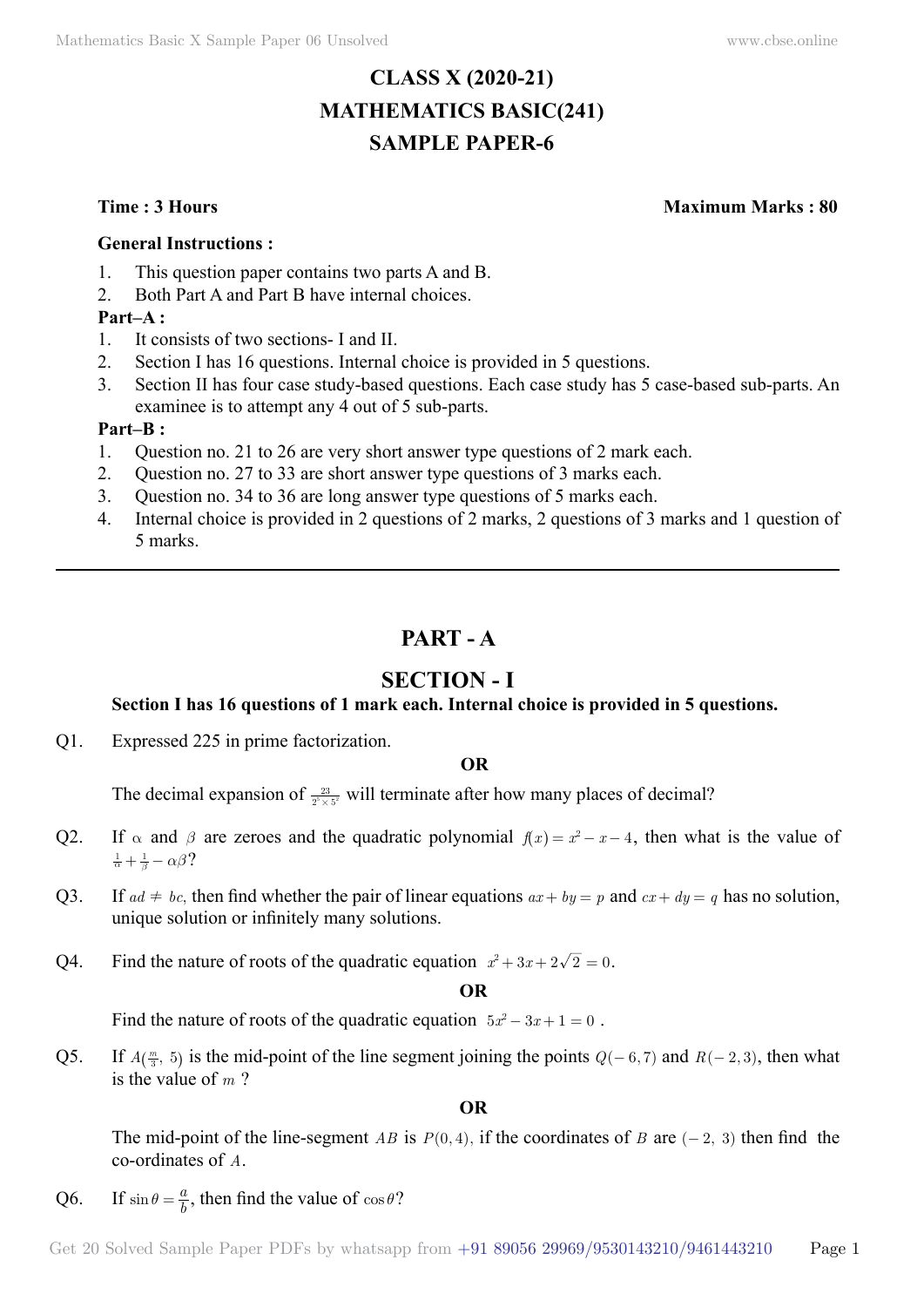- Q7. A tree casts a shadow 15 m long on the level of ground, when the angle of elevation of the sun is 45°. Find the height of a tree.
- Q8. A chord of a circle of radius 10 cm, subtends a right angle at its centre. What is the length of the chord?
- Q9. To divide a line segment *AB* in the ratio 3 : 4, we draw a ray *AX*, so that  $\angle BAX$  is an acute angle and then mark the points on ray *AX* at equal distances such that the minimum number of these points is\_\_\_\_
- Q10. The radius of a circle is 17.5 cm. find the area of the sector of the circle enclosed by two radii and an arc 44 cm in length.

## **O**

Find the area of the sector of a circle of radius 6 cm whose central angle is 30°. (Take  $\pi = 3.14$ )

- Q11. A sphere is melted and half of the melted liquid is used to form 11 identical cubes, whereas the remaining half is used to form 7 identical smaller spheres. Find the ratio of the side of the cube to the radius of the new small sphere.
- Q12. If two solid hemispheres of same base radius *r* are joined together along their bases, then find the curved surface area of this new solid.
- Q13. If the mean of the squares of first *n* natural numbers is 105, then find the first *n* natural numbers.

| <b>Marks</b> | <b>Number of students</b> |
|--------------|---------------------------|
| Below 10     | 3                         |
| Below 20     | 12                        |
| Below 30     | 27                        |
| Below 40     | 57                        |
| Below 50     | 75                        |
| Below 60     | 80                        |

Q14. For the following distribution what is the modal class:

- Q15. Find the class-marks of the classes 10-25 and 35-66.
- Q16. If the probability of wining a game is 0.07, what is the probability of losing it?

 **O**

A die is thrown once. Find the probability of getting "at most 2."

## **Section II**

**Case study-based questions are compulsory. Attempt any 4 sub parts from each question. Each question carries 1 mark.**

Q17. The Prime Minister's Citizen Assistance and Relief in Emergency Situations Fund was created on 28 March 2020, following the COVID-19 pandemic in India. The fund will be used for combating, and containment and relief efforts against the coronavirus outbreak and similar pandemic like situations in the future.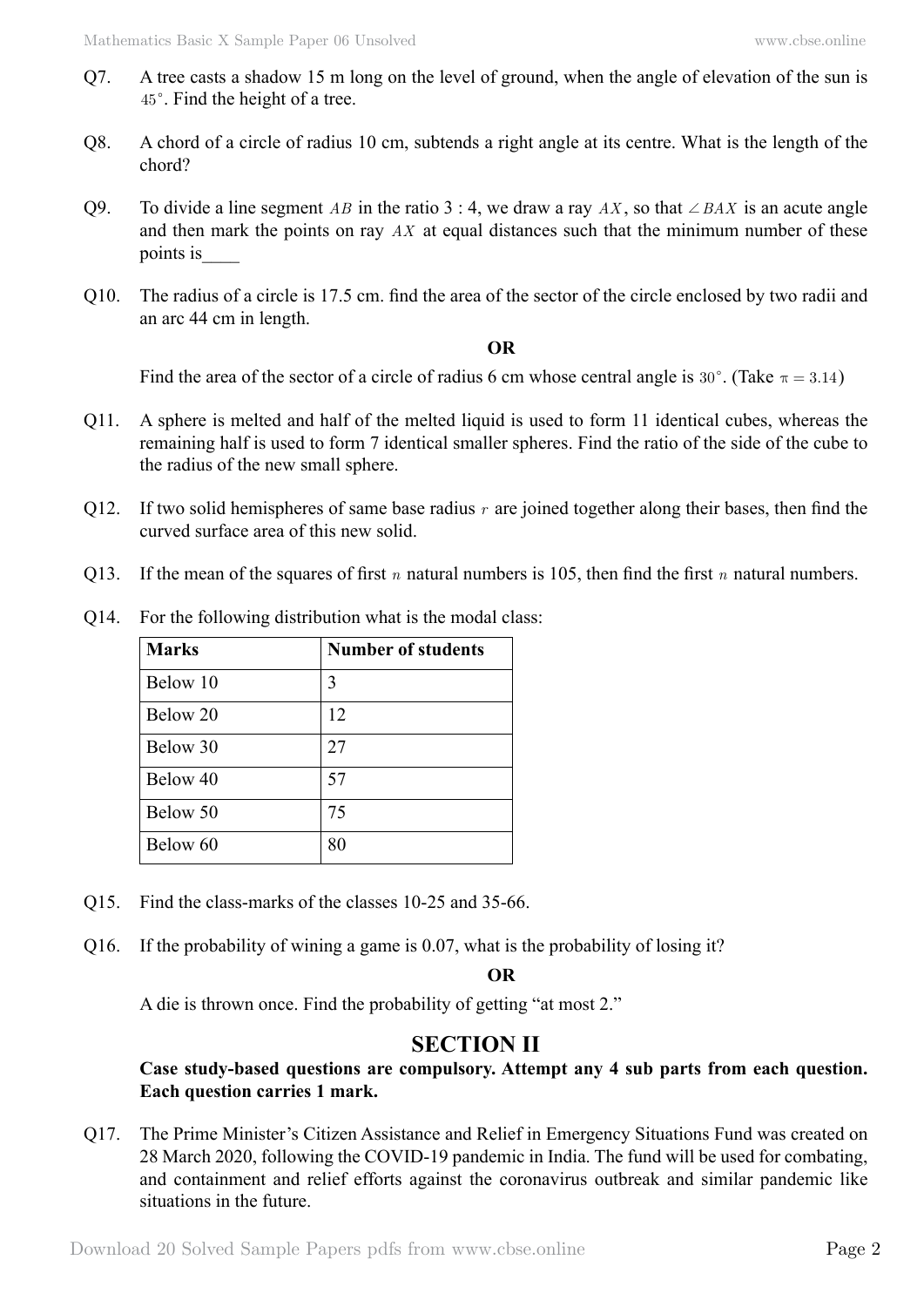

The allotment officer is trying to come up with a method to calculate fair division of funds across various affected families so that the fund amount and amount received per family can be easily adjusted based on daily revised numbers. The total fund allotted for a village is  $x^3 + 6x^2 + 20x + 9$ . The officer has divided the fund equally among families of the village and each family receives an amount of  $x^2 + 2x + 2$ . After distribution, some amount is left.

- **(i)** How many families are there in the village? (a)  $x+4$  (b)  $x-3$ (c)  $x-4$  (d)  $x+3$
- **(ii)** If an amount of  $\bar{\tau}$  1911 is left after distribution, what is value of x?
	- (a) 190 (b) 290 (c) 191 (d) 291
- **(iii)** How much amount does each family receive?<br>(a) 24860<br>(b) 34860

| (a) $24490$ | (b) $34860$ |
|-------------|-------------|
| (c) $22540$ | (d) $36865$ |

## **(iv)** What is the amount of fund allocated? (a) Rs 72 72 759 (b) Rs 75 72 681 (c) Rs 69 72 846 (d) Rs 82 74 888

- **(v)** How many families are there in the village? (a) 191 (b) 98 (c) 187 (d) 195
- Q18. Morning assembly is an integral part of the school's schedule. Almost all the schools conduct morning assemblies which include prayers, information of latest happenings, inspiring thoughts, speech, national anthem, etc. A good school is always particular about their morning assembly schedule. Morning assembly is important for a child's development. It is essential to understand that morning assembly is not just about standing in long queues and singing prayers or national anthem, but it's something beyond just prayers. All the activities carried out in morning assembly by the school staff and students have a great influence in every point of life. The positive effects of attending school assemblies can be felt throughout life.



Have you noticed that in school assembly you always stand in row and column and this make a coordinate system. Suppose a school have 100 students and they all assemble in prayer in 10 rows as given below.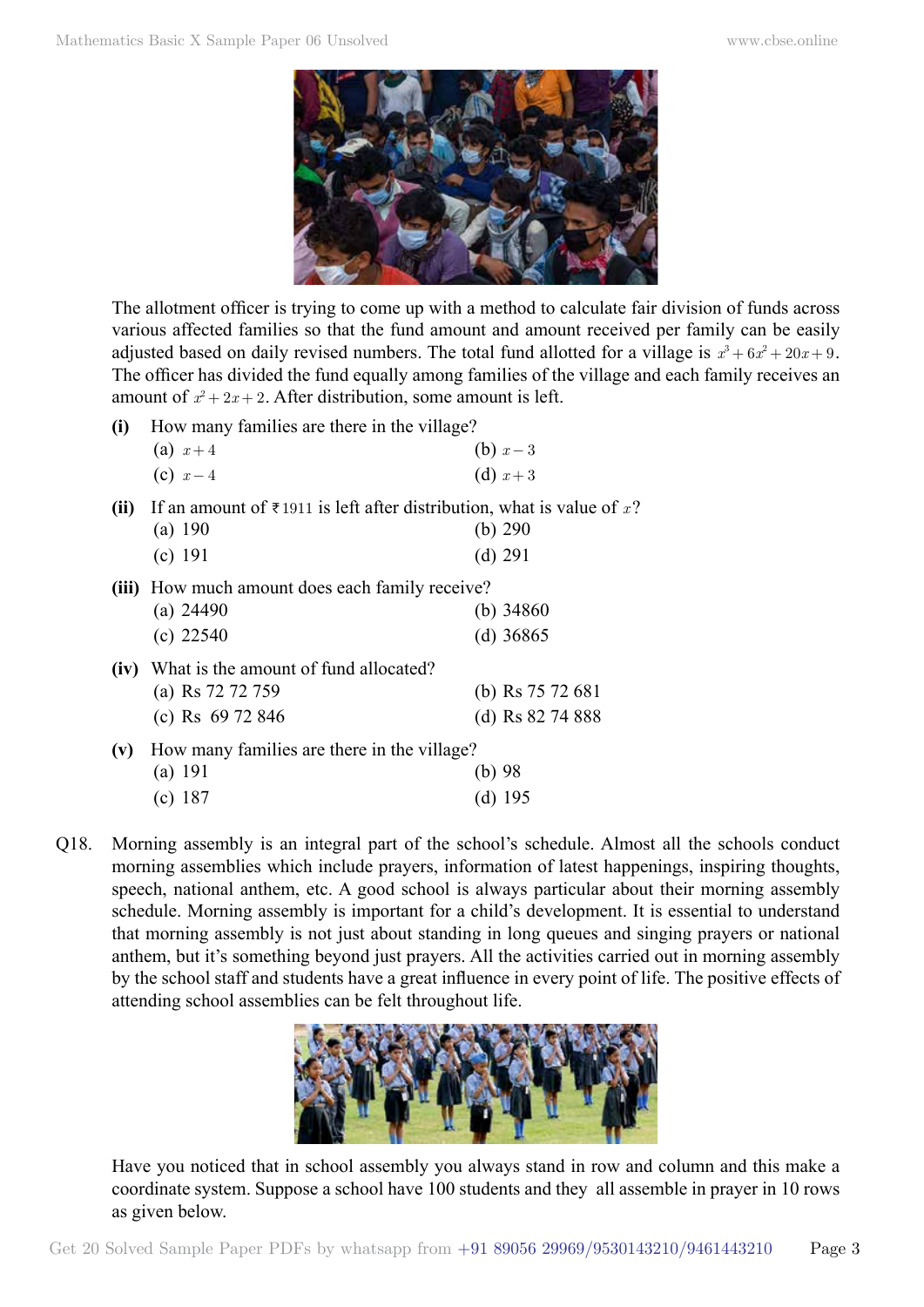

Here *A, B, C* and *D* are four friend Amar, Bharat, Colin and Dravid.

| (i)  | What is the distance between $A$ and $B$ ?      |                 |
|------|-------------------------------------------------|-----------------|
|      | (a) 8                                           | (b) 6           |
|      | (c) $3\sqrt{3}$                                 | (d) $2\sqrt{3}$ |
| (ii) | What is the distance between $C$ and $D$ ?      |                 |
|      | (a) 8                                           | (b) 6           |
|      | (c) $3\sqrt{3}$                                 | (d) $2\sqrt{3}$ |
|      | (iii) What is the distance between A and $C$ ?  |                 |
|      | (a) 8                                           | (b) 6           |
|      | (c) $3\sqrt{3}$                                 | (d) $2\sqrt{3}$ |
|      | (iv) What is the distance between $D$ and $B$ ? |                 |
|      | (a) 8                                           | (b) 6           |
|      | (c) $3\sqrt{3}$                                 | (d) $2\sqrt{3}$ |
|      | (v) These 4 friends seating arrangement make a  |                 |
|      | (a) square                                      | (b) rhombus     |

(c) parallelogram (d) rectangle

Q19. Navy officer Mr. Colin is tasked with planning a coup on the enemy at a certain date. Currently he is inspecting the area standing on top of the cliff. Agent Dev is on a chopper in the sky. When Mr. Colin looks down below the cliff towards the sea, he has Bhawani and Amar in boats positioned to get a good vantage point. Bhawani boat is behind the Amar boat.



Following angle have been measured : From Colin to Bhawani: 30° From Dev to Colin : 60<sup>o</sup> From Amar to Colin : 60°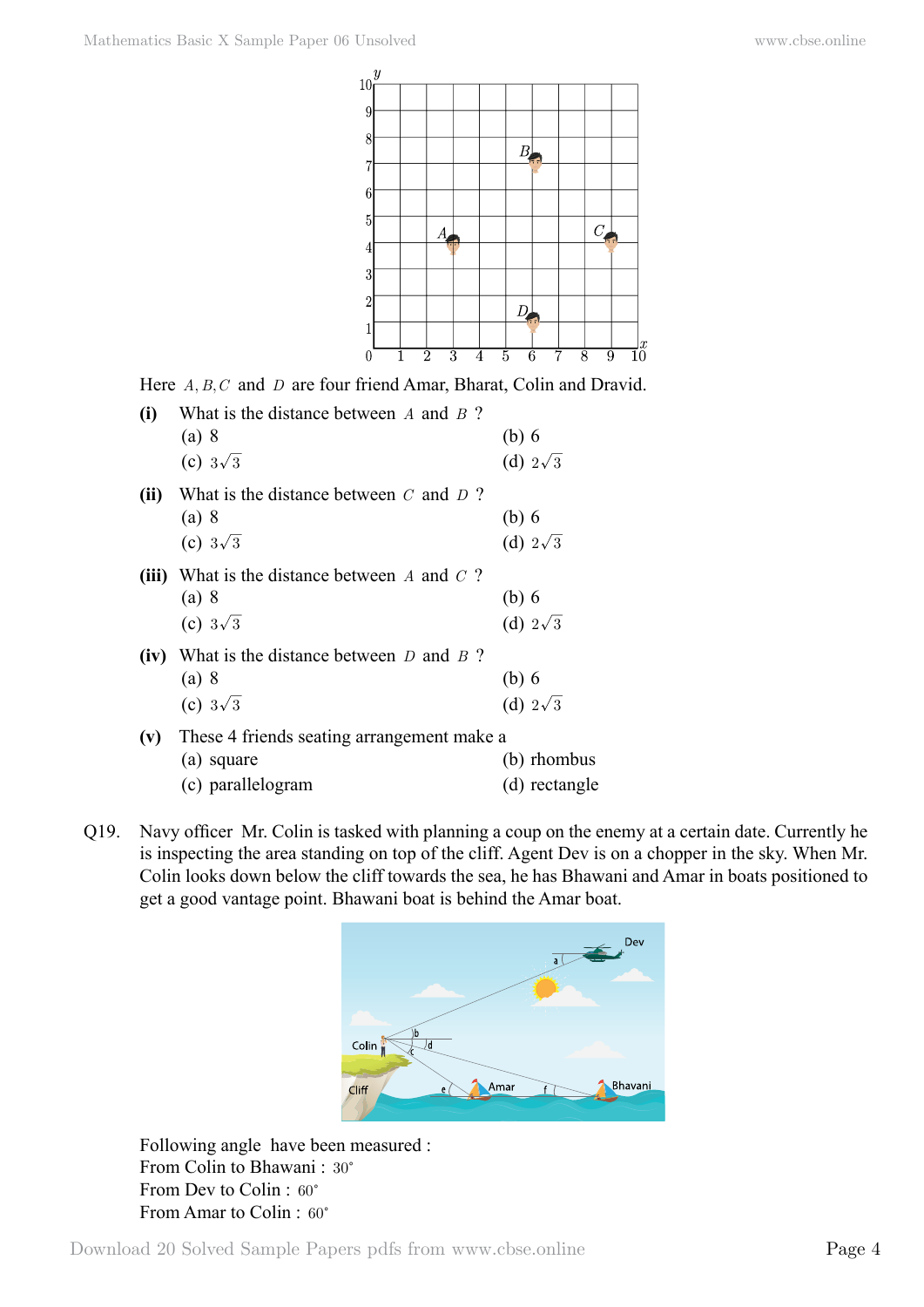- **(i)** Which of the following is a pair of angle of elevation? (a)  $(\angle a, \angle e)$  (b)  $(\angle b, \angle e)$ (c)  $(\angle c, \angle d)$  (d)  $(\angle a, \angle f)$
- **(ii)** Which of the following is a pair of angle of depression?
	- (a)  $(\angle a, \angle e)$  (b)  $(\angle b, \angle e)$ (c)  $(\angle c, \angle d)$  (d)  $(\angle a, \angle f)$
- (iii) If angle of elevation of Amar to Colin is  $60^\circ$ , what is the distance of Amar boat from the base of hill ?

(a) 
$$
\frac{\sqrt{3}h}{2}
$$
   
\n(b)  $\frac{h}{\sqrt{3}}$    
\n(c)  $\frac{2h}{\sqrt{3}}$    
\n(d)  $\sqrt{3}h$ 

**(iv)** If angle of depression of Colin to Bhawani is 30°, what is the distance of Amar boat from the Bhawani boat?

| (a) $\frac{\sqrt{3}h}{2}$ | (b) $\frac{h}{\sqrt{3}}$ |
|---------------------------|--------------------------|
| (c) $\frac{2h}{\sqrt{3}}$ | (d) $\sqrt{3}h$          |

(v) If angle of depression of Dev to Colin is  $60^\circ$ , what is the height of Dev from base of hill ? (a) *h* (b) 2*h*

- (c) 3*h* (d) 4*h*
- Q20. Underground water tank is popular in India. It is usually used for large water tank storage and can be built cheaply using cement-like materials. Underground water tanks are typically chosen by people who want to save space. The water in the underground tank is not affected by extreme weather conditions. The underground tanks maintain cool temperatures in both winter and summer. Electric pump is used to move water from the underground tank to overhead tank.



Ramesh has build recently his house and installed a underground tank and overhead tank. Dimensions of tanks are as follows :

Underground Tank : Base  $2 \text{ m} \times 2 \text{ m}$  and Height 1.1 m. Overhead tank : Radius 50 cm and Height 175 cm

- **(i)** What is the capacity of the underground tank ?
	- (a) 2200 litres (b) 44000 litres
	- (c) 4400 litres (d) 22000 litres
- **(ii)** What is the ratio of the capacity of the underground tank to the capacity of the overhead tank? (a) 1.75
	- (b) 1.25
	- (c) 2.5
	- (d) 3.2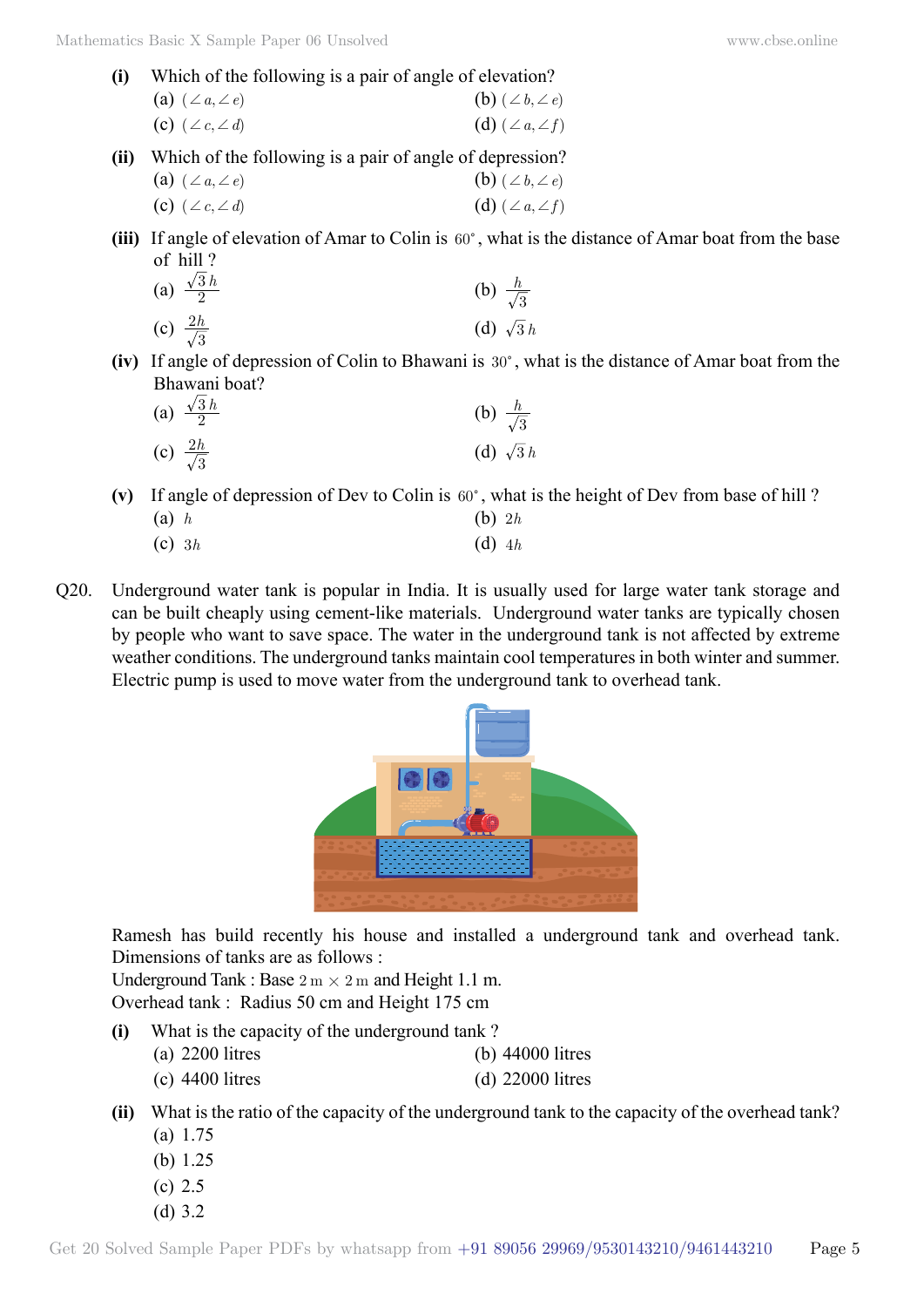**(iii)** If curved part of overhead tank need to be painted to save it from corrosion, how much area need to be painted?

| (a) 5.5 $\rm m^2$ | (b) $3.3 \text{ m}^2$ |
|-------------------|-----------------------|
| (c) 2.5 $m^2$     | (d) 4.5 $m2$          |

- **(iv)** If water is filled in the overhead tank at the rate of 11 litre per minute, the tank will be completely filled in how much time?
	- (a) 65 minutes (b) 62.5 minutes (c) 130 minutes (d) 125 minutes
- **(v)** If the amount of water in the underground tank, at an instant, is 2400 litres , then the water level in the underground tank at that instant is
	- (a) 60 cm (b) 50 cm
	- (c) 70 cm (d) 65 cm

## **Part - B**

## **All questions are compulsory. In case of internal choices, attempt anyone.**

- Q21. Find the value of *k* for which the roots of the equations  $3x^2 10x + k = 0$  are reciprocal of each other.
- Q22. In Figure, *ABC* is an isosceles triangle right angled at *C* with *AC* = 4 cm, Find the length of *AB* .



- Q23. Prove that  $\sqrt{\frac{1-\sin\theta}{1+\sin\theta}} = \sec\theta \tan\theta$  $\frac{-\sin\theta}{+\sin\theta} = \sec\theta - \tan\theta.$
- Q24. If the angles of elevation of the top of a tower from two points distant *a* and  $b(a > b)$  from its foot and in the same straight line from it are respectively  $30^{\circ}$  and  $60^{\circ}$ , then find the height of the tower.
- Q25. If a pair of dice is thrown once, then what is the probability of getting a sum of 8?

#### **O**

A die thrown once. What is the probability of getting an even prime number?

Q26. A pair of dice is thrown once. What is the probability of getting a doublet?

#### **O**

A die is thrown once. What is the probability of getting a prime number.

- Q27. Verify whether 2, 3 and  $\frac{1}{2}$  are the zeroes of the polynomial  $p(x) = 2x^3 11x^2 + 17x 6$ .
- Q28. Solve the following quadratic equation for  $x : x^2 + \left(\frac{a}{a+b}\right)^2$ *a*  $x^2 + \left(\frac{a}{a+b} + \frac{a+b}{a}\right)x + 1 = 0$
- Q29. Find the ratio in which the segment joining the points  $(1, -3)$  and  $(4, 5)$  is divided by *x*-axis? Also find the coordinates of this point on *x* -axis.